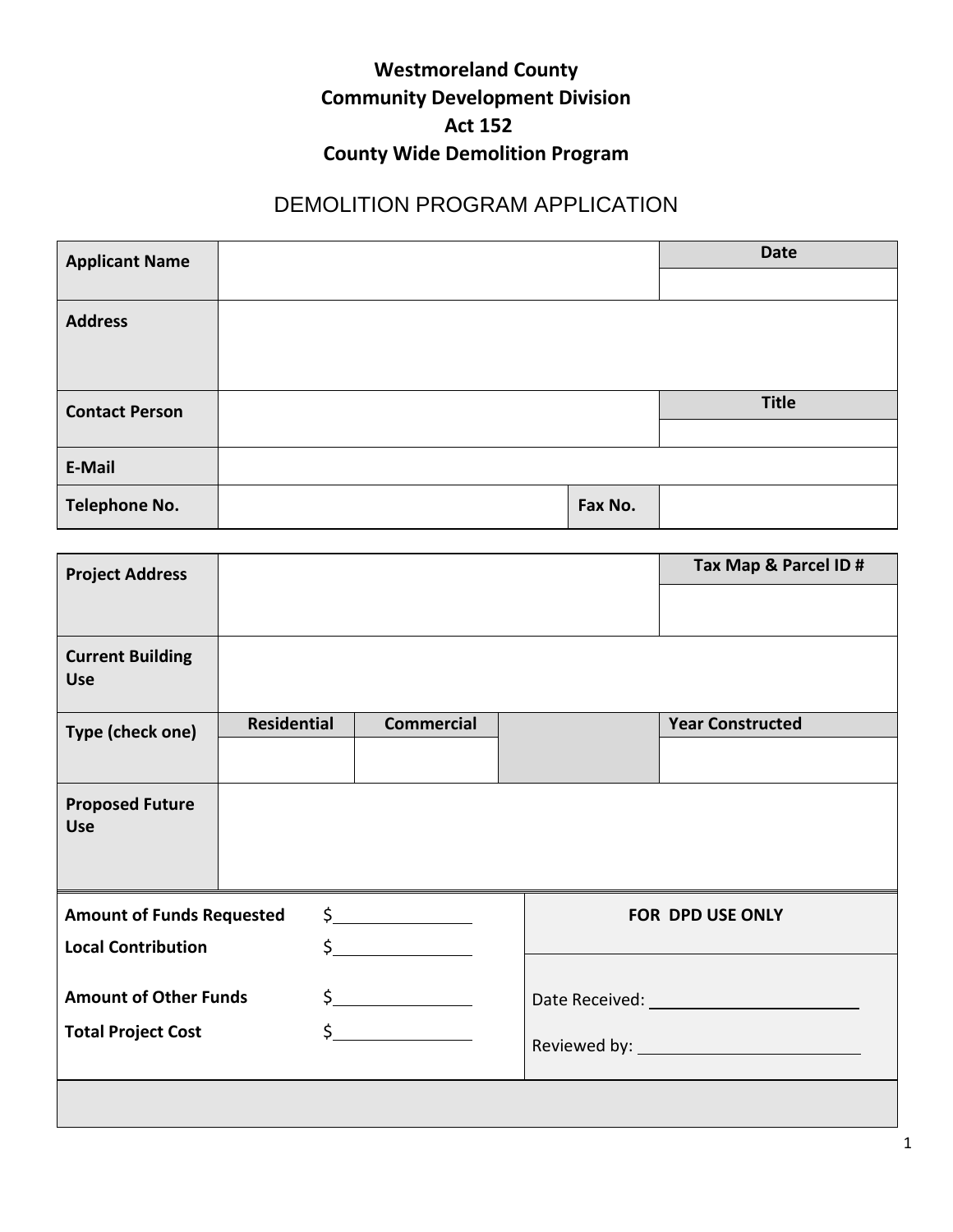#### **Section 1 Blighting Condition**

For purposes of this program, Blighted Property is defined as a property which meets *at least three* of the criteria listed below, as determined by the County. Please **check the appropriate box** that describes the blighted condition of the property proposed for demolition. **Attach any/all documentation to support your blight determination.**

- $\Box$  The building or physical structure is a public nuisance.
- $\Box$  The building is in need of substantial rehabilitation and no rehabilitation has taken place during the previous 12 months.
- $\Box$  The building is unfit for human habitation, occupancy or use.
- $\Box$  The condition and vacancy of the building materially increase the risk of fire to the building and to adjacent properties.
- □ The building is subject to unauthorized entry leading to potential health and safety hazards **and** one of the following applies:
	- $\circ$  The owner has failed to take reasonable and necessary measures to secure the building.
	- $\circ$  The municipality has secured the building in order to prevent such hazards after the owner has failed to do so.
- $\Box$  The property is an attractive nuisance to children, including, but not limited to, the presence of abandoned wells, shafts, basements, excavations and unsafe structures.
- $\Box$  The presence of vermin or the accumulation of debris, uncut vegetation or physical deterioration of the structure or grounds has created potential health and safety hazards and the owner has failed to take reasonable and necessary measures to remove the hazards.
- $\Box$  The dilapidated appearance or other condition of the building negatively affects the economic wellbeing of residents and businesses in close proximity to the building, including decreases in property value and loss of business, and the owner has failed to take reasonable and necessary measures to remedy appearance or the condition.
- $\Box$  The property is an attractive nuisance for illicit purposes, including prostitution, drug use and vagrancy.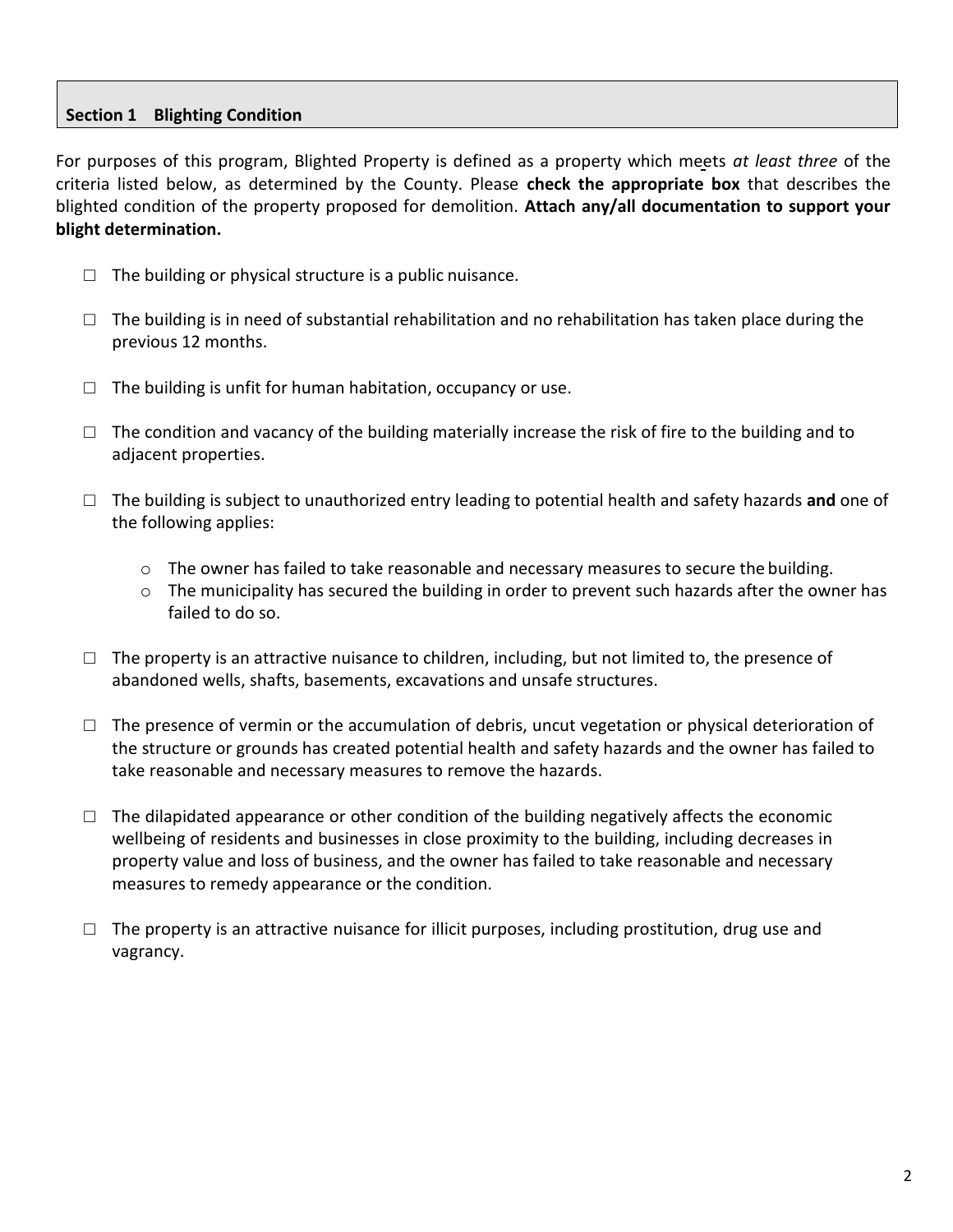#### **Section 2 Property Ownership and Title Search**

Please identify the name and address of the legal owner of the property as of the date of application.

Name:

Address:

Please attach a current Title Search to the application. If an award is made, a bring-down title search must be submitted thirty (30) days prior to the demolition date.

#### **Section 3 Current Conditions and Location**

Please provide a complete description of 1) occupancy status; 2) description of the property; 3) description of necessary site restoration; 4) attach a map showing the exact location of the property, and; 5) photos taken within the past 2 weeks.

- 1) Occupancy Status:
- 2) Description of Property:

3) Description of necessary site restoration:

- 4) Attach Site Map
- 5) Attach Photos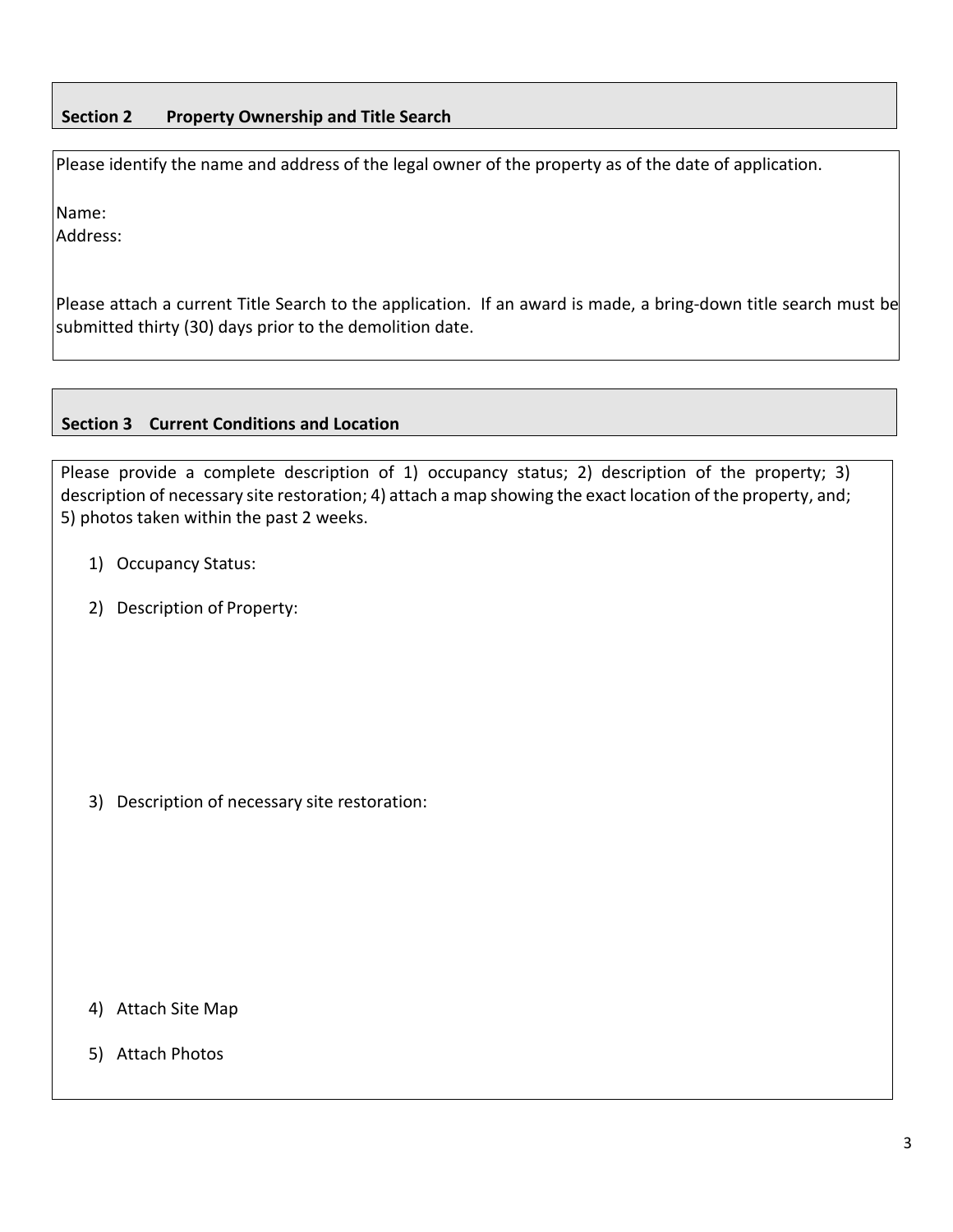#### **Section 4 Enforcement Actions**

Supply evidence that sufficient time was permitted for property owner to address situation. Please list the dates, action and result of any municipal actions taken to require demolition or repair of the structure (s). Including but not limited to on‐ site inspections, Municipal Notification of Unsafe Conditions, and Order of Condemnations. Attach all relevant correspondence demonstrating these actions. Provide proof that notice was properly served (i.e. copy of certified or registered mail return receipt).

| Date | <b>Action Taken</b> | Result |
|------|---------------------|--------|
|      |                     |        |
|      |                     |        |
|      |                     |        |
|      |                     |        |
|      |                     |        |
|      |                     |        |
|      |                     |        |

#### **Section 5 Cost Estimate**

A cost estimate prepared by a *certified engineer or architect* must be submitted with this application. Submissions must be signed, dated and sealed by the certified professional. Please note that if the application is approved, the cost estimate becomes a binding part of the agreement between the applicant and the County, therefore the projected figures must be accurate.

#### **Section 6 Project Funding**

Identify the amount of funds requested along with the source, amount and status of any other funding that will be used to carry out the proposed activity. Attach a copy of the commitment letter from secured funding sources; any pending requests for funding and schedule for securing identified funding.

| <b>Source of Funds</b>     | <b>Amount</b> | <b>Secured</b> | <b>Pending</b> | Date Secured/<br><b>Submitted</b> |
|----------------------------|---------------|----------------|----------------|-----------------------------------|
| <b>WESTMORELAND COUNTY</b> |               |                |                |                                   |
|                            |               |                |                |                                   |
|                            |               |                |                |                                   |
|                            |               |                |                |                                   |
| <b>Total Funding</b>       |               |                |                |                                   |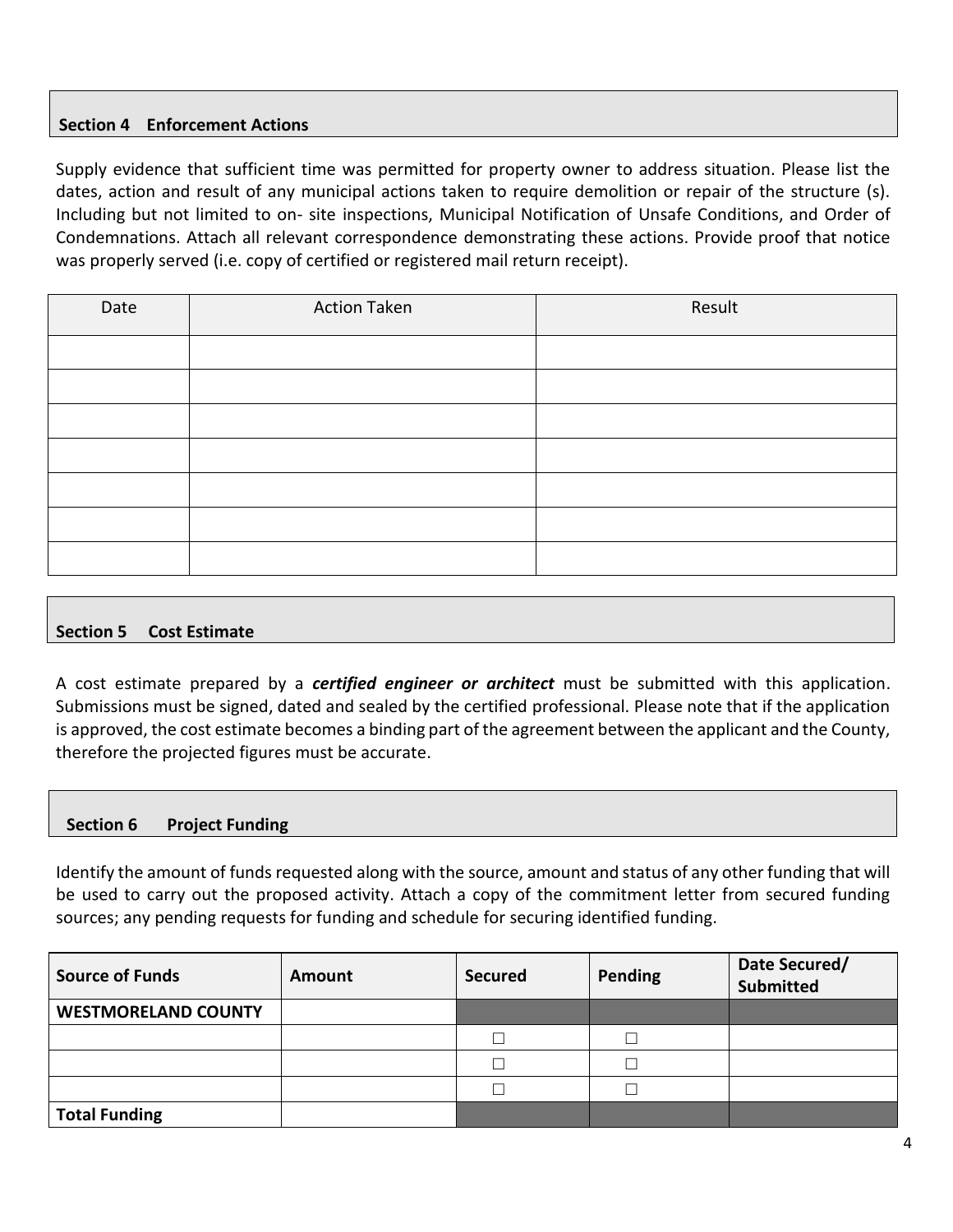#### **Section 7 Certification**

I do hereby certify to the following:

I am authorized by the applicant to submit the application and that the application has by proper action, been duly authorized, executed, and delivered;

That the proposed property is vacant at the time of application;

\_\_\_\_\_\_\_\_\_\_\_\_\_\_\_\_\_\_\_\_\_\_\_\_\_\_\_\_\_\_\_\_\_\_\_\_\_\_\_\_\_\_\_\_\_\_\_\_\_\_\_\_\_\_

That the applicant possesses the legal authority to enable the demolition of the property;

That all applicable local, county, state, and federal regulations will be adhered to in carrying out the Project;

The applicant agrees to indemnify, defend, and hold the County of Westmoreland and the Redevelopment Authority of the County of Westmoreland, and their respective officers, directors, employees, and agents, harmless from any and all claims, demands, causes of actions, liabilities, damages, judgments, lawsuits, or claims arising out of alleged negligence, recklessness, willful or wanton misconduct, intentional conduct of the applicant, its officers, directors, agents, servants, employees, representatives, professionals, and other staff, including counsel fees, costs and expenses incurred by the County of Westmoreland and the Redevelopment Authority of the County of Westmoreland, and their respective officers, directors, employees, and agents, in defending any such claim, demand, cause of action, lawsuit, or judgment;

That the application is true and correct to the best of the applicant's knowledge, information and belief that the applicant has an ongoing obligation to inform the County of any change in the information set forth in the application.

Signature Date Date of the Date of the Date of the Date of the Date of the Date of the Date of the Date of the Date of the Date of the Date of the Date of the Date of the Date of the Date of the Date of the Date of the Dat

Printed Name

**Title** 

Municipality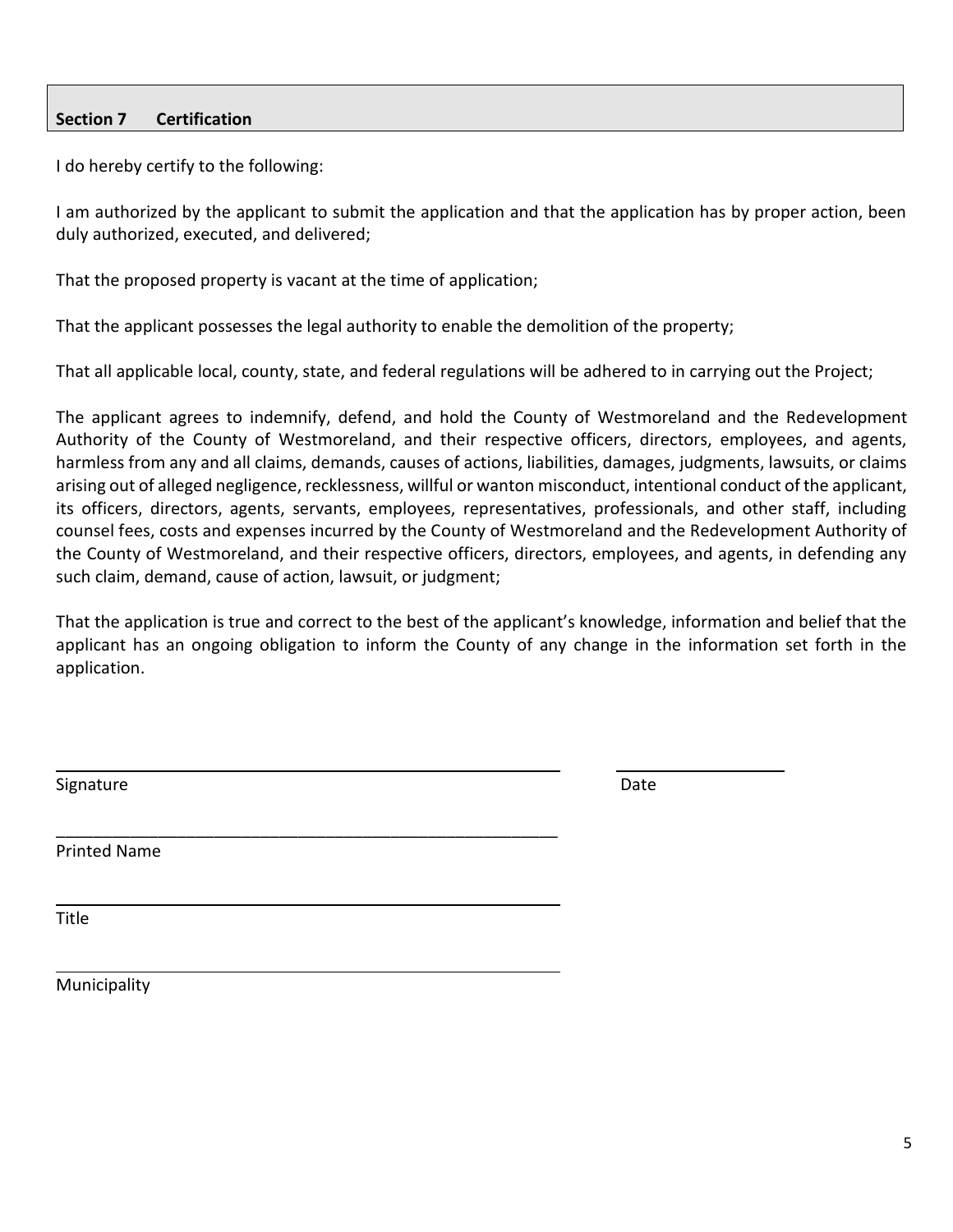

## **Westmoreland County Community Development Division**

# **Demolition Project Checklist**

|              | Part 1: Components of Application--REQUIRED<br>Include copies of: |                                                                                                                                |  |  |
|--------------|-------------------------------------------------------------------|--------------------------------------------------------------------------------------------------------------------------------|--|--|
| П            | <b>Project Description</b>                                        |                                                                                                                                |  |  |
| $\Box$       | Site Map                                                          |                                                                                                                                |  |  |
| l 1          | Photos                                                            |                                                                                                                                |  |  |
| П            | <b>Blighting Conditions Established</b>                           |                                                                                                                                |  |  |
| П            | Property Ownership Information                                    |                                                                                                                                |  |  |
| $\Box$       | Accompanying Proof (check all that apply below)                   |                                                                                                                                |  |  |
|              | □ Current Title Search                                            |                                                                                                                                |  |  |
|              | $\Box$ Site inspection                                            |                                                                                                                                |  |  |
|              |                                                                   | □ Asbestos Report (required for commercial, industrial, institutional, or multi-unit residential structures exceeding 4 units) |  |  |
| $\Box$       | Enforcement Actions Taken (check all that apply)                  |                                                                                                                                |  |  |
|              | $\Box$ Notice of Unsafe Conditions                                |                                                                                                                                |  |  |
|              | $\Box$ Notice of Repair or Demolish                               |                                                                                                                                |  |  |
|              | Order of Condemnation                                             |                                                                                                                                |  |  |
| $\Box$       | <b>Certified Cost Estimate</b>                                    |                                                                                                                                |  |  |
| $\mathsf{L}$ | <b>Project Funding</b>                                            |                                                                                                                                |  |  |
|              |                                                                   |                                                                                                                                |  |  |

\_\_\_\_\_\_\_\_\_\_\_\_\_\_\_\_\_\_\_\_\_\_\_\_\_\_\_\_\_\_\_\_\_\_\_\_\_\_\_\_\_\_\_\_\_\_\_\_\_\_\_\_\_\_\_\_\_\_\_\_\_\_\_\_\_\_\_\_\_\_\_\_\_\_\_\_\_\_\_\_\_\_\_\_\_\_\_\_\_\_\_\_\_\_\_\_\_\_\_\_\_\_\_\_\_\_\_ \_\_\_\_\_\_\_\_\_\_\_\_\_\_\_\_\_\_\_\_\_\_\_\_\_\_\_\_\_\_\_\_\_\_\_\_\_\_\_\_\_\_\_\_\_\_\_\_\_\_\_\_\_\_\_\_\_\_\_\_\_\_\_\_\_\_\_\_\_\_\_\_\_\_\_\_\_\_\_\_\_\_\_\_\_\_\_\_\_\_\_\_\_\_\_\_\_\_\_\_\_\_\_